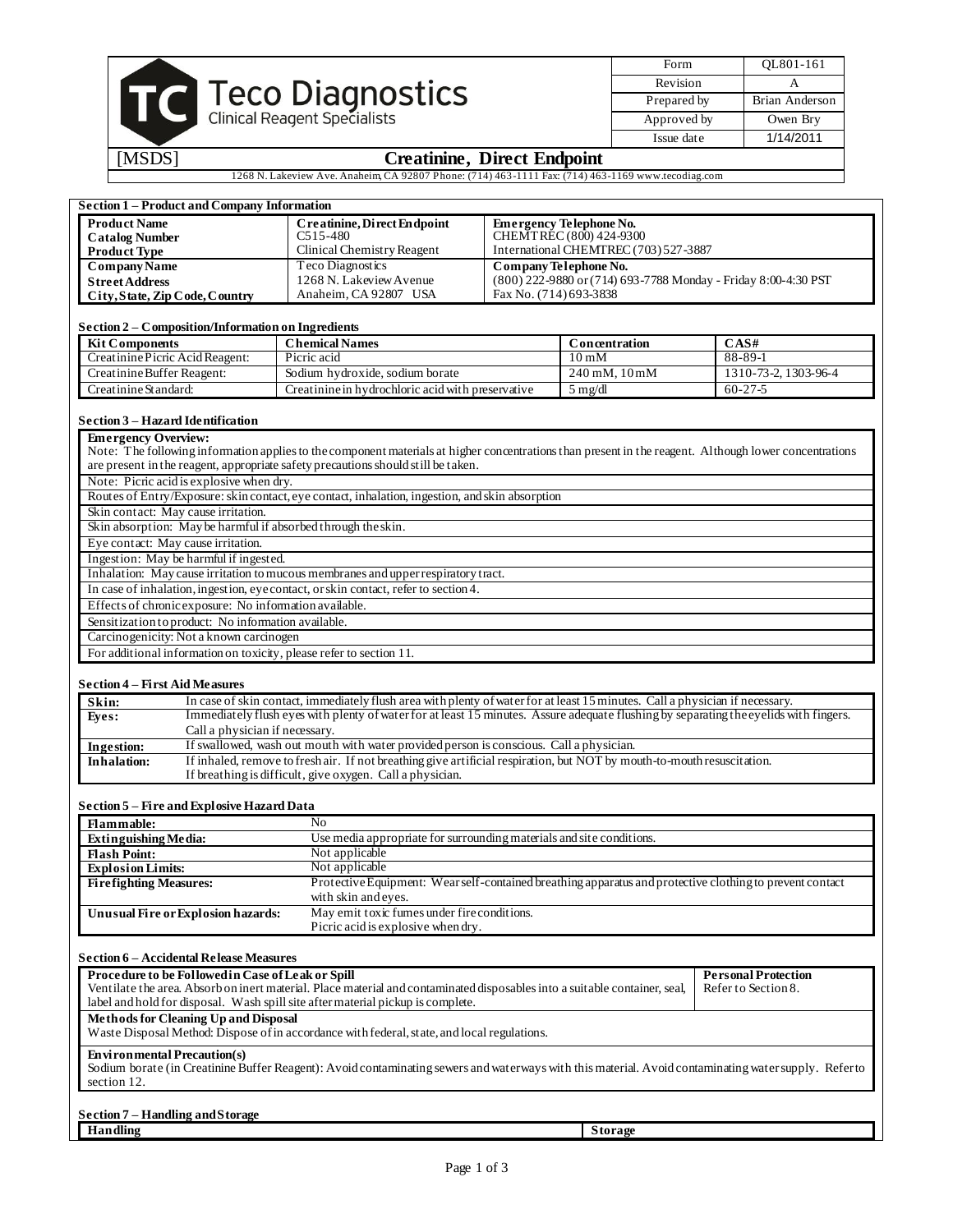|                                                                                         | Form        | OL801-161      |
|-----------------------------------------------------------------------------------------|-------------|----------------|
|                                                                                         | Revision    |                |
| Teco Diagnostics                                                                        | Prepared by | Brian Anderson |
| <b>Clinical Reagent Specialists</b>                                                     | Approved by | Owen Bry       |
|                                                                                         | Issue date  | 1/14/2011      |
| <b>IMCDC1</b><br>$C_{\text{mod}}$ $\lim_{\Delta t}$ $\lim_{\Delta t}$ $\lim_{\Delta t}$ |             |                |

## [MSDS] **Creatinine, Direct Endpoint**

1268 N. Lakeview Ave. Anaheim, CA 92807 Phone: (714) 463-1111 Fax: (714) 463-1169 www.tecodiag.com

Avoid contact with eyes, skin, and clothing. Avoid prolonged or repeated exposure. Avoid inhalation or ingestion. Do not pipet by mouth. Refer to Section 8 Store according to package directions.

### **Creatinine, Direct Endpoint**

|                                  | Section 8 – Exposure Controls / PPE (Personal Protective Equipment)                           |
|----------------------------------|-----------------------------------------------------------------------------------------------|
| <b>Local Exhaust:</b>            | Not required.                                                                                 |
| <b>Ventilation:</b>              | Good general ventilation is satisfactory.                                                     |
| <b>Protective Clothing:</b>      | Labcoat                                                                                       |
| <b>Protective Gloves:</b>        | Chemical resistant rubber/latex gloves.                                                       |
| <b>Eve Protection:</b>           | Safety glasses or goggles                                                                     |
| <b>Respiratory Protection:</b>   | Not required where adequate general ventilation.                                              |
| <b>OtherProtection:</b>          | Avoid contact and inhalation. Do not pipet by mouth. Do not get in eyes, on skin or clothing. |
|                                  | Wash contaminated clothing before reuse. Safety shower and eyewash should be available.       |
| <b>General Hygiene Measures:</b> | Wash hands thoroughly after handling.                                                         |

| <b>Sodium Borate: Exposure Limits, RTECS</b><br><b>Sodium Borate: Exposure Limits</b> |                   |             |              |                         |         |                |
|---------------------------------------------------------------------------------------|-------------------|-------------|--------------|-------------------------|---------|----------------|
| Countrv                                                                               | Type              | Country     | Source       | Type                    | Value   | Remarks        |
| Poland                                                                                | <b>NDS</b>        | <b>USA</b>  | <b>ACGIH</b> | TWA                     | 5 MG/M3 | $- - -$        |
| Poland                                                                                | NDSC <sub>h</sub> | New Zealand | OEL          | $- - -$                 | $- - -$ | check ACGIHTLV |
| Poland                                                                                | NDSP              | USA         | <b>NIOSH</b> | $\overline{\text{TWA}}$ | 5 MG/M3 | $- - -$        |

### **Section 9 - Physical Data**

| <b>Boiling Point</b>        | Solubility in Water                                                                                                             | <b>Specific Gravity</b>                                                                                                                                                            |
|-----------------------------|---------------------------------------------------------------------------------------------------------------------------------|------------------------------------------------------------------------------------------------------------------------------------------------------------------------------------|
| Not available               | Not applicable                                                                                                                  | Not available                                                                                                                                                                      |
| Odor<br>No Significant Odor | pH<br>Creatinine Picric Acid reagent: Acidic<br>Creatinine Buffer reagent: Basic<br>Creatinine Standard: Not relevant to safety | Appearance<br>Creatinine Picric Acid Reagent: yellow liquid.<br>Creatinine Buffer Reagent: Colorless to pale yellow liquid<br>Creatinine Standard: Colorless to pale yellow liquid |

### **Section 10 – Stability and Reactivity**

| <b>Stability</b>                                                                                 |
|--------------------------------------------------------------------------------------------------|
| Stable, under normal handling and storage conditions.                                            |
| <b>Conditions to Avoid</b>                                                                       |
| Heat.                                                                                            |
| Picric acid can become explosive upon drying or evaporation.                                     |
| <b>Materials to Avoid</b>                                                                        |
| Strong oxidizing agents, strong bases, reducing agents, heavy metals, heavy metal salts, ammonia |
| <b>Hazardous Decomposition Products</b>                                                          |
| Creatinine Picric Acid Reagent: carbon monoxide, carbon dioxide                                  |
| Creatinine Buffer Reagent: boron oxides, sodium oxides.                                          |
| <b>Hazardous Polymerization</b>                                                                  |
| Will not occur                                                                                   |
|                                                                                                  |

#### **Section 11 – Toxicological information**

#### **Signs and symptoms of exposure:**

**Sodium Borate:** Animal feeding studies in rat, mouse and dog, at high doses, have demonstrated effects on fertility and testes. Studies with the chemically related boric acid in the rat, mouse and rabbit, at high doses, demonstrate developmental effects on the fetus, including fet al weight loss and minor skeletal variations. The doses administered were many times in excess of those to which humans would normally be exposed. Human epidemiological studies show no increase in pulmonary disease in occupational populations with chronic exposures to boric acid dust and sodium borate dust . A recent epidemiological study under the conditions of normal occupational exposure to borate dusts indicated no effect on fertility. RTECS # VZ2275000

### **Section 12 – Ecological Information**

| Acute ecotoxicity tests: Sodium Borate: |                                            |          |                     |  |
|-----------------------------------------|--------------------------------------------|----------|---------------------|--|
| <b>Test Type</b>                        | <b>Species</b>                             | Time     | Value               |  |
| LC50                                    | Fish, Carassius auratus (Goldfish)         | 72 hours | $178 \text{ m}$ g/l |  |
| LC50                                    | Fish, Onchorhynchus mykiss (Rainbow trout) | 24 days  | 150 mg/l            |  |
| LC50                                    | Fish, Carassius auratus (Goldfish)         | 72 hours | $630 \text{ m}$ g/l |  |
| EC50                                    | Daphnia, Daphnia magna                     | 48 hours | 1,085 - 1,402 mg/l  |  |